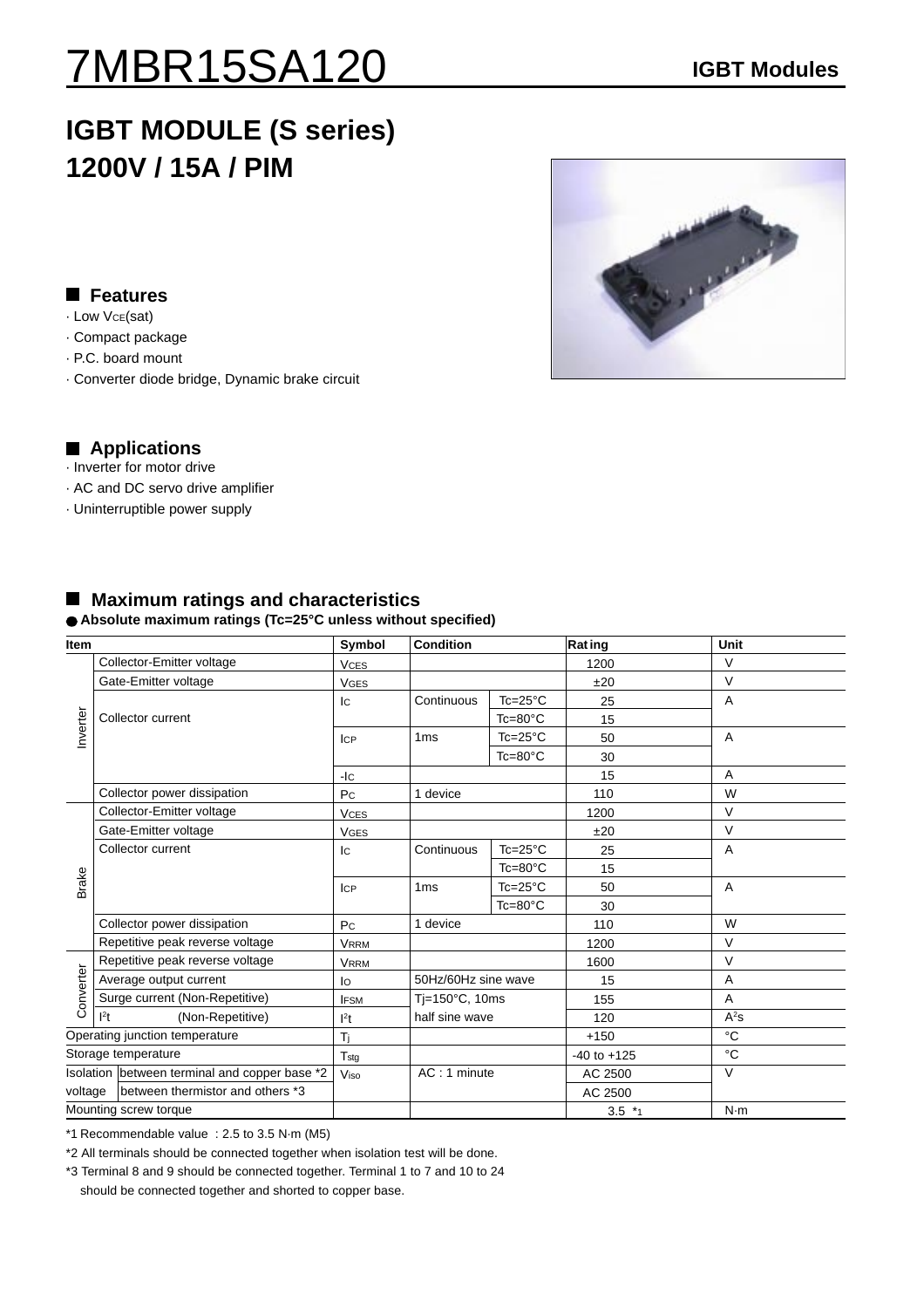#### **Electrical characteristics (Tj=25°C unless otherwise specified)**

| Item         |                                      | Symbol      | <b>Condition</b>                          |          | <b>Characteristics</b> |      |      | <b>Unit</b> |
|--------------|--------------------------------------|-------------|-------------------------------------------|----------|------------------------|------|------|-------------|
|              |                                      |             |                                           |          | Min.                   | Typ. | Max. |             |
| Inverter     | Zero gate voltage collector current  | <b>ICES</b> | VCE=1200V, VGE=0V                         |          |                        |      | 1.0  | mA          |
|              | Gate-Emitter leakage current         | <b>IGES</b> | VCE=0V, VGE=±20V                          |          |                        |      | 0.2  | μA          |
|              | Gate-Emitter threshold voltage       | VGE(th)     | VcE=20V, Ic=15mA                          |          | 5.5                    | 7.2  | 8.5  | V           |
|              | Collector-Emitter saturation voltage | VCE(sat)    | $VGE=15V$ , $Ic=15A$                      | chip     |                        | 2.1  |      | $\vee$      |
|              |                                      |             |                                           | terminal |                        | 2.15 | 2.6  |             |
|              | Input capacitance                    | Cies        | VGE=0V, VCE=10V, f=1MHz                   |          |                        | 1800 |      | pF          |
|              | Turn-on time                         | ton         | $Vcc = 600V$<br>$Ic=15A$<br>$VGE=\pm 15V$ |          |                        | 0.35 | 1.2  | $\mu s$     |
|              |                                      | tr          |                                           |          |                        | 0.25 | 0.6  |             |
|              |                                      | tr(i)       |                                           |          |                        | 0.1  |      |             |
|              | Turn-off                             | toff        | $RG=82\Omega$                             |          |                        | 0.45 | 1.0  |             |
|              |                                      | tf          |                                           |          |                        | 0.08 | 0.3  |             |
|              | Forward on voltage                   | <b>VF</b>   | $IF=15A$                                  | chip     |                        | 2.3  |      | $\vee$      |
|              |                                      |             |                                           | terminal |                        | 2.35 | 3.2  |             |
|              | Reverse recovery time of FRD         | trr         | $IF=15A$                                  |          |                        |      | 0.35 | μs          |
|              | Zero gate voltage collector current  | <b>ICES</b> | VCES=1200V, VGE=0V                        |          |                        | 1.0  | mA   |             |
|              | Gate-Emitter leakage current         | <b>IGES</b> | VCE=0V, VGE=±20V                          |          |                        | 0.2  | μA   |             |
|              | Collector-Emitter saturation voltage | VCE(sat)    | $ c=15A, VGE=15V $ chip                   |          |                        | 2.1  |      | $\vee$      |
| <b>Brake</b> |                                      |             |                                           | terminal |                        | 2.2  | 2.6  |             |
|              | Turn-on time                         | ton         | $Vcc = 600V$<br>$Ic=15A$                  |          |                        | 0.35 | 1.2  | μs          |
|              |                                      | tr          |                                           |          |                        | 0.25 | 0.6  |             |
|              | Turn-off time                        | toff        | $VGE=\pm 15V$                             |          |                        | 0.45 | 1.0  |             |
|              | tf                                   |             | $RG=82\Omega$                             |          |                        | 0.08 | 0.3  |             |
|              | Reverse current                      | <b>IRRM</b> | VR=1200V                                  |          |                        |      | 1.0  | mA          |
| Converter    | Forward on voltage                   | <b>VFM</b>  | $IF=15A$                                  | chip     |                        | 1.1  |      | V           |
|              |                                      |             |                                           | terminal |                        | 1.2  | 1.5  |             |
|              | Reverse current                      | <b>IRRM</b> | VR=1600V                                  |          |                        |      | 1.0  | mA          |
|              | Resistance                           | R           | $T = 25^{\circ}C$<br>$T=100^{\circ}C$     |          |                        | 5000 |      | Ω           |
| Thermistor   |                                      |             |                                           |          | 465                    | 495  | 520  |             |
|              | <b>B</b> value                       | B           | T=25/50°C                                 |          | 3305                   | 3375 | 3450 | Κ           |

#### **Thermal resistance Characteristics**

| Item                          | Symbol     | <b>Condition</b>       | <b>Characteristics</b> |      |      | Unit |  |
|-------------------------------|------------|------------------------|------------------------|------|------|------|--|
|                               |            |                        | Min.                   | Typ. | Max. |      |  |
|                               |            | <b>Inverter IGBT</b>   |                        |      | 1.14 |      |  |
| Thermal resistance (1 device) | $Rth(i-c)$ | Inverter FWD           |                        |      | 1.85 |      |  |
|                               |            | <b>Brake IGBT</b>      |                        |      | 1.14 | °C/W |  |
|                               |            | <b>Converter Diode</b> |                        |      | 1.30 |      |  |
| Contact thermal resistance    | $Rth(c-f)$ | With thermal compound  |                        | 0.05 |      |      |  |

\* This is the value which is defined mounting on the additional cooling fin with thermal compound

# **Equivalent Circuit Schematic**

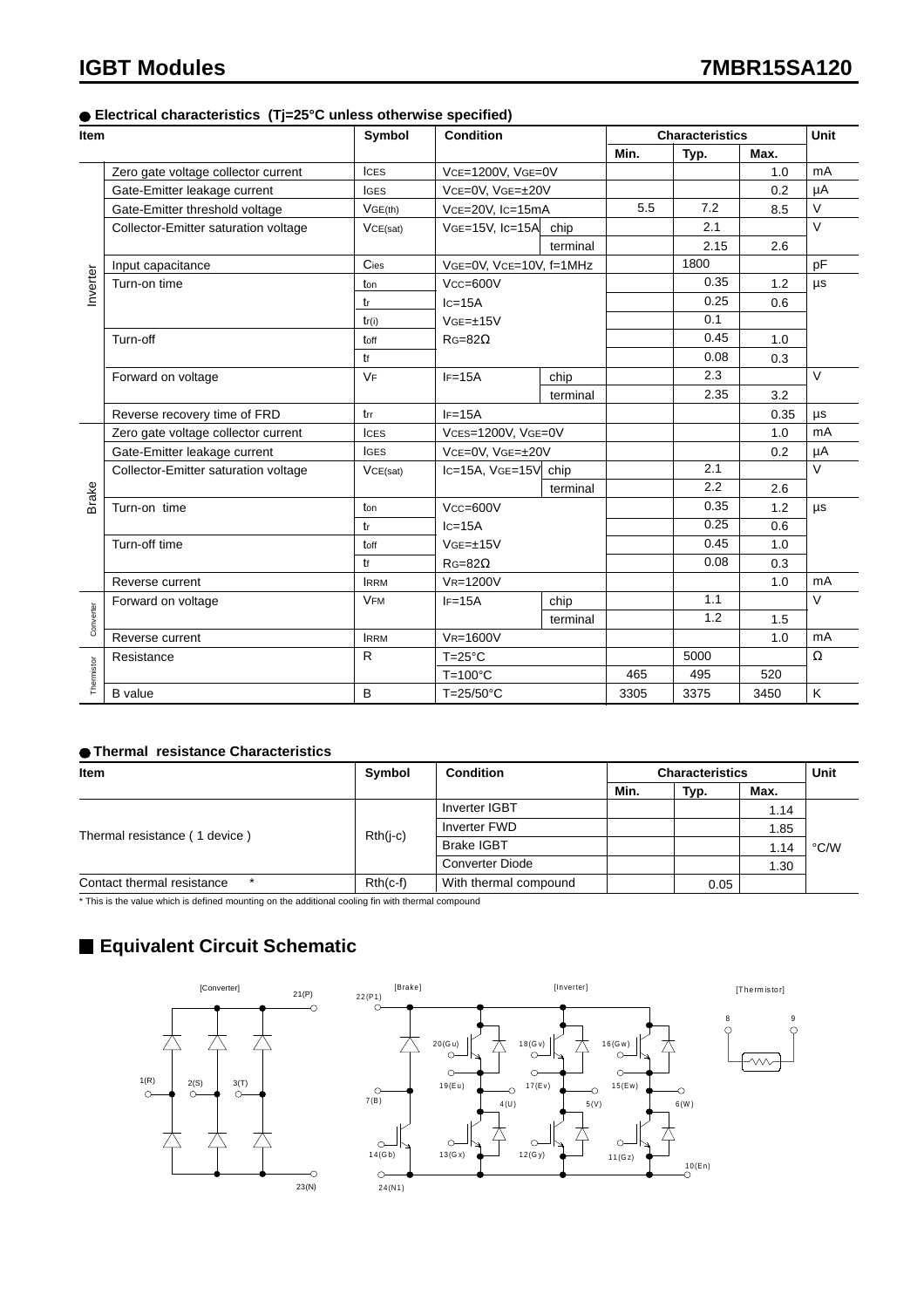## **Characteristics (Representative)**

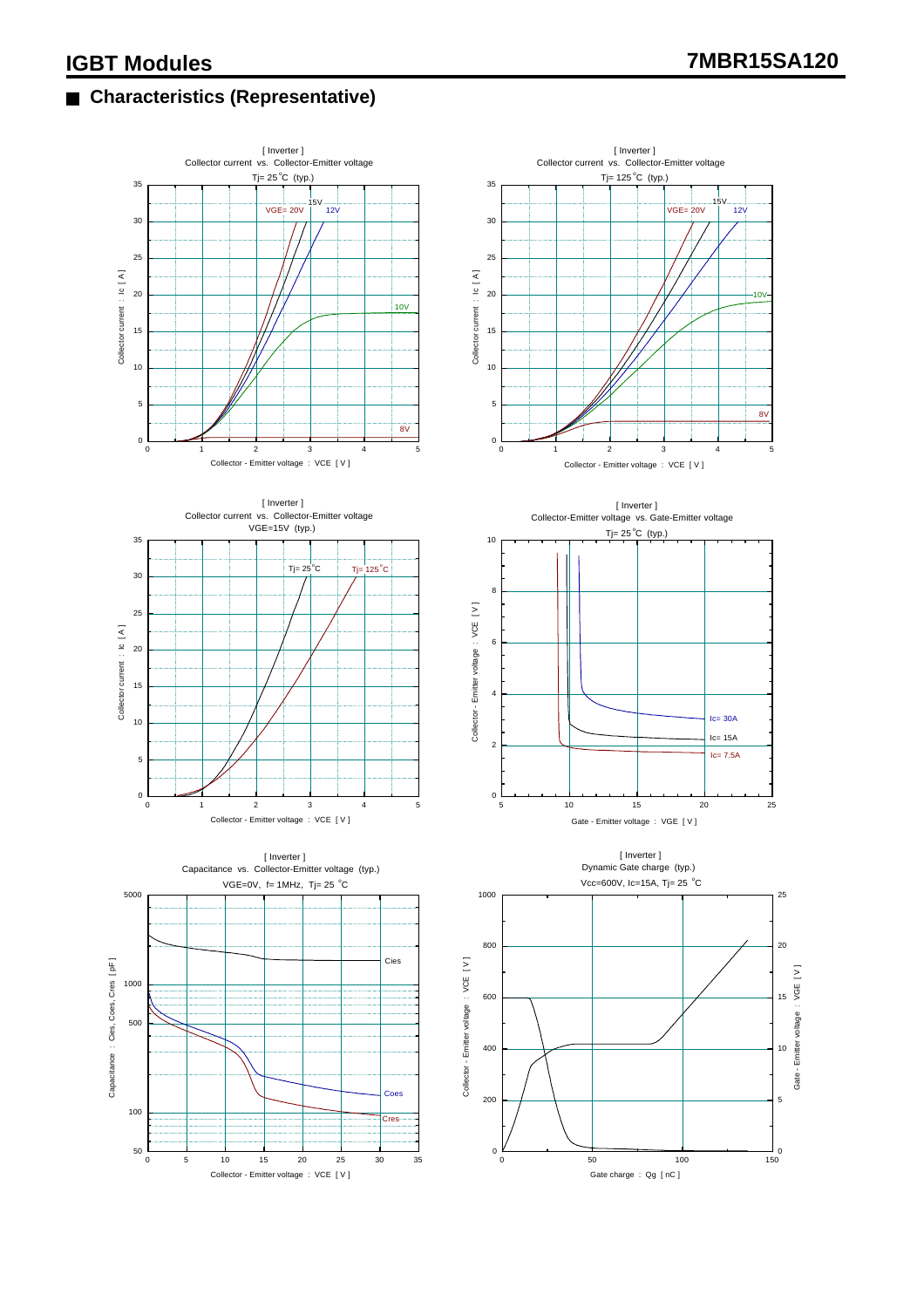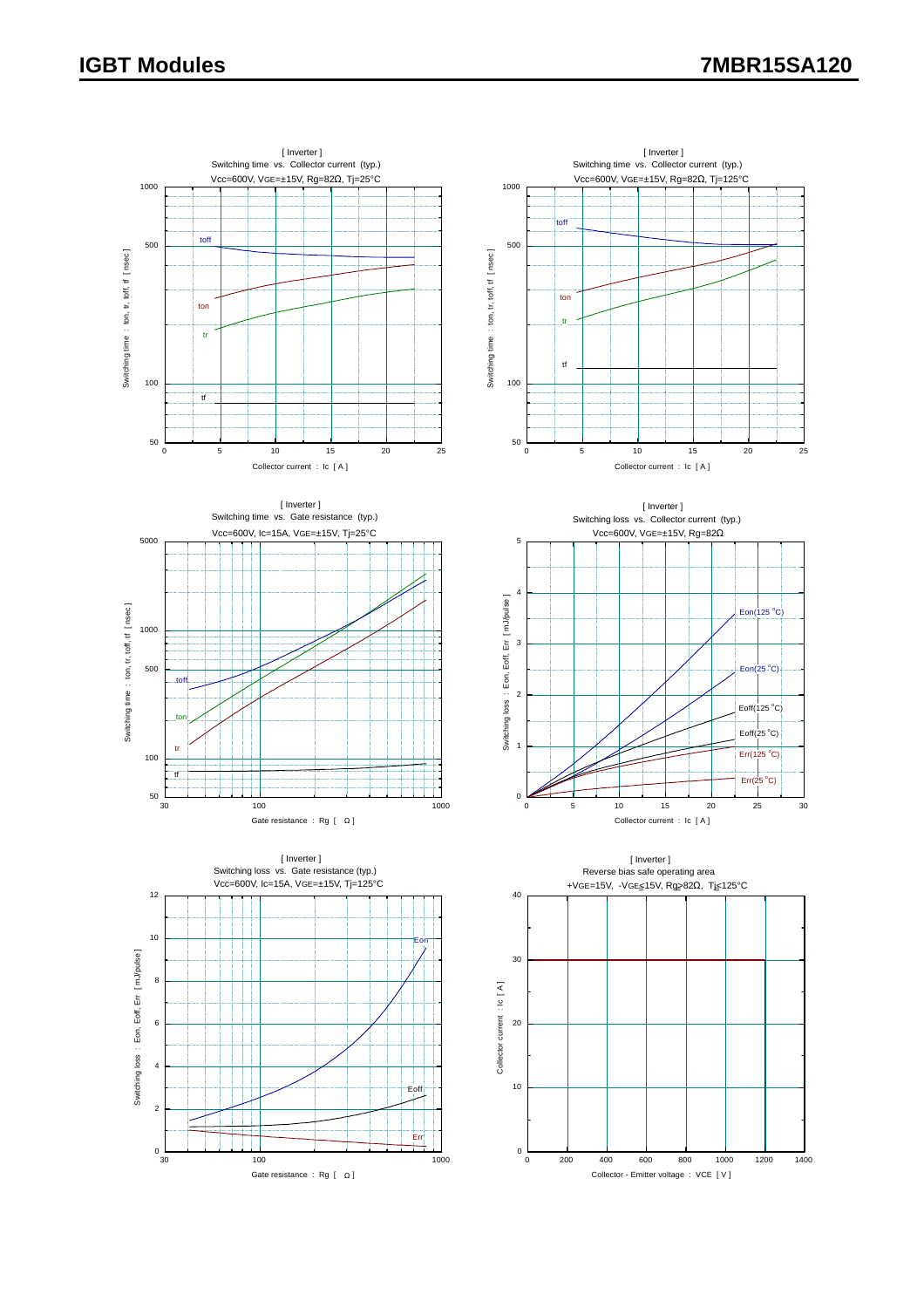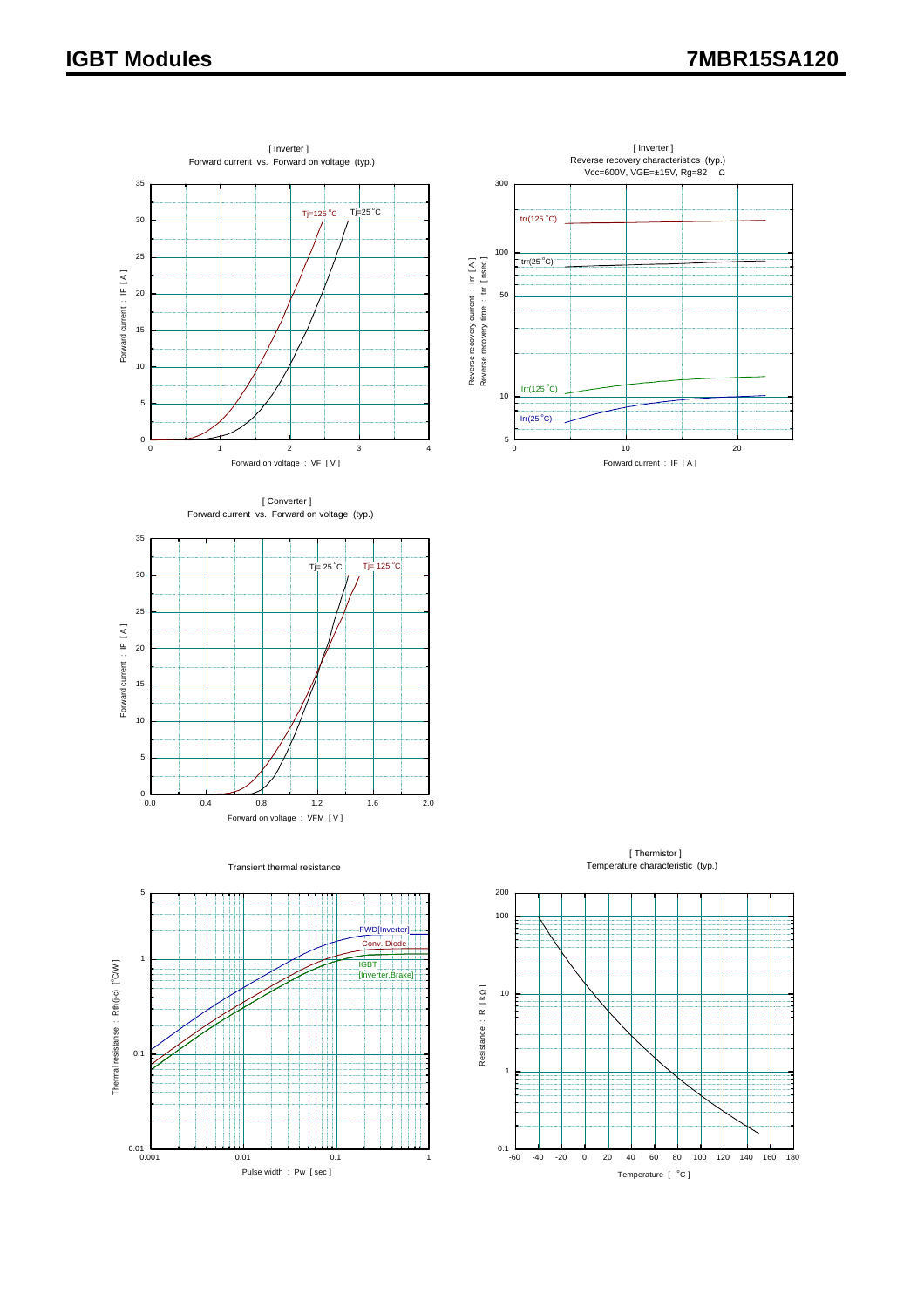